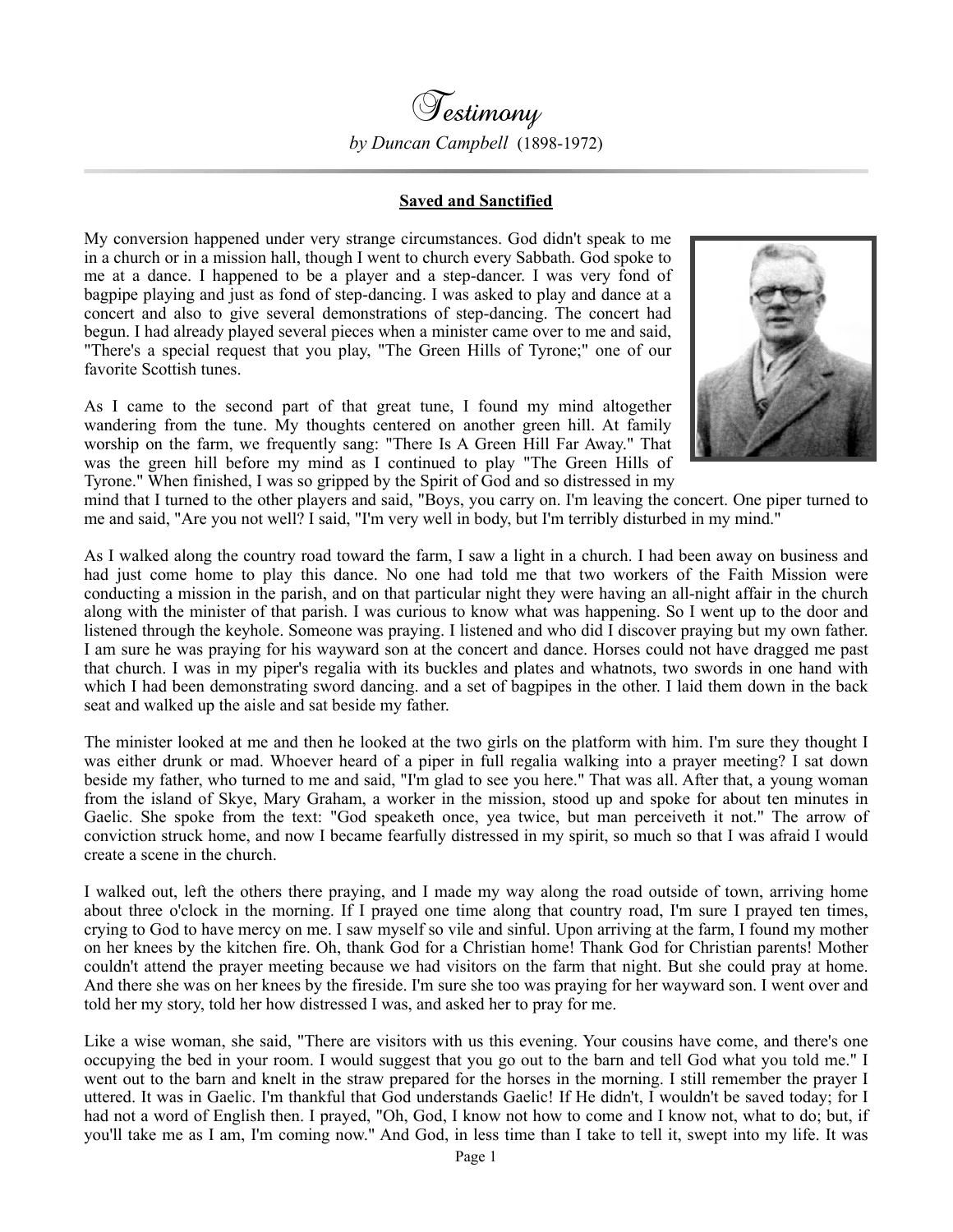miraculous! It was supernatural! Never for one minute, since that hour, have I had any occasion to doubt the work that God did that night.

I knew nothing about the doctrine of simply believing, or about this matter of making a decision. My cry was, "God, come into my life!" I was, that night, supernaturally altered, and so supernaturally altered that godliness characterized every part of my being, body, soul, and spirit. On the following Wednesday, I walked seven miles over the hill to attend a prayer meeting. I had aspirations and longings of the soul that found expression in being at prayer meeting. Shortly after my conversion, I found myself along with many others, on the battlefields of Flanders, a soldier in the king's army.

It wasn't long before I discovered powers resident within me that were fighting against my desire for godliness and holiness -- a power well entrenched in my nature. A power that battled my best endeavors. And with the Apostle Paul I frequently cried, "Oh wretched man that I am, who shall deliver me from this body of death? The good that I would, I cannot do, the evil that I hate, that I do." Yet, in the midst of it all, I knew that I had entered into a saving and covenant relationship with God, and that He had entered into a saving and covenant relationship with me. I knew that. And yet -- oh, the law of the spirit of life fighting the law of the spirit of death!

However, the day came when that was changed, and changed under very strange circumstances. I found myself severely wounded in a cavalry charge outside of Amiens -- The last cavalry charge of the British army, April 12, 1918. It is a terrible thing to be in a cavalry charge when machine guns are leveled at you, firing five and six hundred rounds-a-minute. That was what we had to face on that fearful morning. I lay wounded on the battlefield; the blood was flowing freely; I believed I was dying. I was very conscious of my unfitness to appear before the judge of all the earth. Two things troubled me: I felt so unpure, and I knew that I hadn't helped any soul to find the Saviour. We had often sung on the farm: Must I empty-handed go? Must I meet my Saviour so? Not one soul with which to greet Him? Must I empty-handed go? Could I but recall them now. Oh, the years of sin I've wasted! I would give them to my Saviour To His will I'd gladly bow.

But I was dying, I thought. And then, a miraculous thing happened. The Canadian horses were called out to second charge. They charged over that bloody battlefield toward the enemy in a body. Men were dying; men were lying wounded; the whole field was littered with men and horses in distress. As it happened, a horse's hoof struck me in the spine. The mark is still there, and I must have groaned. In the providence of God, that groan registered in the mind of a Canadian trooper. He might have said to himself, "There's a cowardly man of the Scotch Grays. He's still alive."

After the charge, again in the providence of God, that trooper came right to the place where I lay and saw that I was bleeding profusely. He lifted as gently as he could placed me on the horse's back, dug the stirrup right into the horses side; and that steed galloped with fury toward the casualty clearing station. Would I be alive to reach the casualty clearing station? Would my soul be in eternity before my body was lifted from the horse? These were the thoughts that coursed through my mind.

As I lay on that horse's back, I remembered a prayer Father frequently offered at family worship. The prayer came from my heart, "Oh, God, I'm dying. Will you make me as holy as a saved man can be?" It was McCheyne's prayer, frequently uttered by Father, "Make me as holy as a saved sinner can be." God the Holy Ghost fell upon me on that horse's back. You needn't say, "There isn't such a thing as a definite experience of the Holy Ghost subsequent to conversion. My confession was real; my regeneration was wonderful; but it paled before the revelation of Jesus that came to me on that horse's back.

Then the horse stood at the casualty clearing station. Loving hands lifted me and laid me down on a stretcher. The place was crowded with wounded and dying, mostly Canadians. I couldn't speak English. But I tried to sing in Gaelic, and what I sang was a psalm: "Oh, thou my soul, bless God the Lord; and all that in me is, be stirred up. His holy name, I will magnify and bless." Oh, I was weak. My voice wasn't strong. But God swept in.

Mark you, there wasn't a man there who could understand me. To them it was a strange language. But within that hour seven Canadians were saved. Revival, a miniature revival, swept into the casualty clearing station! One young lad said, "Trooper, can you not speak to us in English? We are seeking Jesus." Men with little thought of God, here they were, moved by the Spirit, God, the personality of Jesus, making His impact upon sinners. That's why I constantly say that to me the power of the Holy Ghost in its final analysis is the revelation of Jesus.